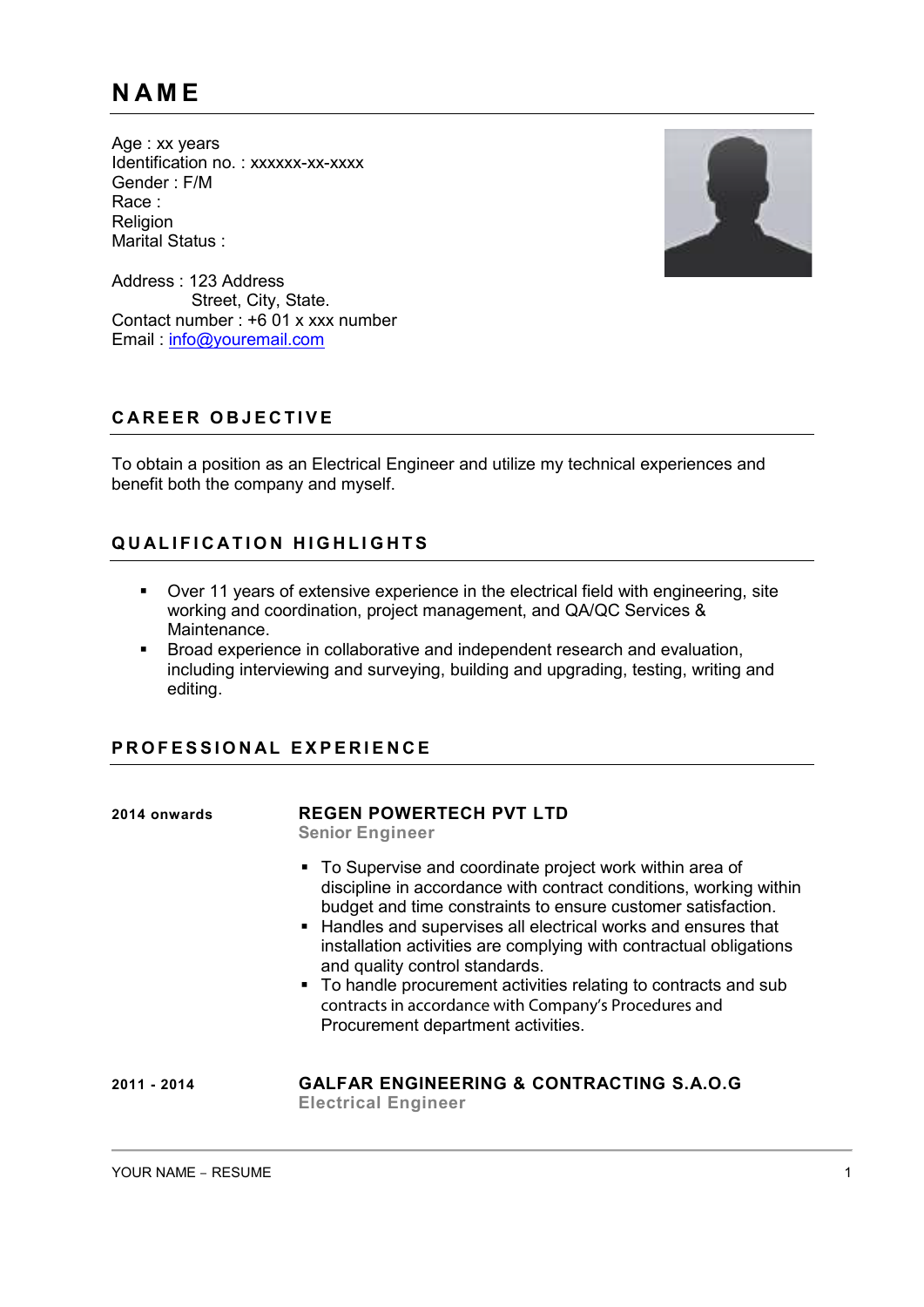|                  | • To undertake team briefings and inception activities to ensure all<br>aspects of work are understood by all concerned parties.<br>• To perform engineering checks for Electrical documents. (Like<br>Datasheets, Engineering requirements and specification)<br>Stocking shelves with merchandise<br>• Plant total Electrical equipments installations and co-ordination<br>with other departments.<br>• Electrical drawing & CEIG approval coordinate with State<br>Electrical board.                                                                                                             |
|------------------|------------------------------------------------------------------------------------------------------------------------------------------------------------------------------------------------------------------------------------------------------------------------------------------------------------------------------------------------------------------------------------------------------------------------------------------------------------------------------------------------------------------------------------------------------------------------------------------------------|
| 2010 - 2011      | <b>TATA TELESERVICES LIMITED</b><br><b>Electrical Maintenance Engineer</b>                                                                                                                                                                                                                                                                                                                                                                                                                                                                                                                           |
|                  | To ensure safety standards and procedures are implemented<br>and followed in accordance with contract requirements and<br>Company guidelines.<br>• To review and evaluate technical submittal and shop drawings<br>prior to submission to consultants and clients according to<br>required project standards.<br>• Managing site subcontractors works and progress.<br>• Prepares periodical progress reports such as weekly/biweekly,<br>monthly, project inspection and close out reports.<br>• Co-ordinating with project coordinator and engineering<br>department for necessary implementation. |
| <b>EDUCATION</b> |                                                                                                                                                                                                                                                                                                                                                                                                                                                                                                                                                                                                      |
| 2005 - 2010      | SWINBURNE UNIVERSITY OF TECHNOLOGY<br><b>Bachelor of Engineering (Electrical and Electronic) Hons</b>                                                                                                                                                                                                                                                                                                                                                                                                                                                                                                |
|                  | CGPA: 3.73                                                                                                                                                                                                                                                                                                                                                                                                                                                                                                                                                                                           |
| 2004             | <b>SMK AGAMA MIRI</b><br><b>SPM</b>                                                                                                                                                                                                                                                                                                                                                                                                                                                                                                                                                                  |
|                  | 5A3B2C                                                                                                                                                                                                                                                                                                                                                                                                                                                                                                                                                                                               |
|                  |                                                                                                                                                                                                                                                                                                                                                                                                                                                                                                                                                                                                      |
| 2002             | <b>SMK AGAMA MIRI</b><br><b>PMR</b>                                                                                                                                                                                                                                                                                                                                                                                                                                                                                                                                                                  |

## **S K I L L S**

- Able to communicate efficiently with people from diverse background
- **Teamwork spirit and strong interpersonal skills**
- **-** Leadership/Management